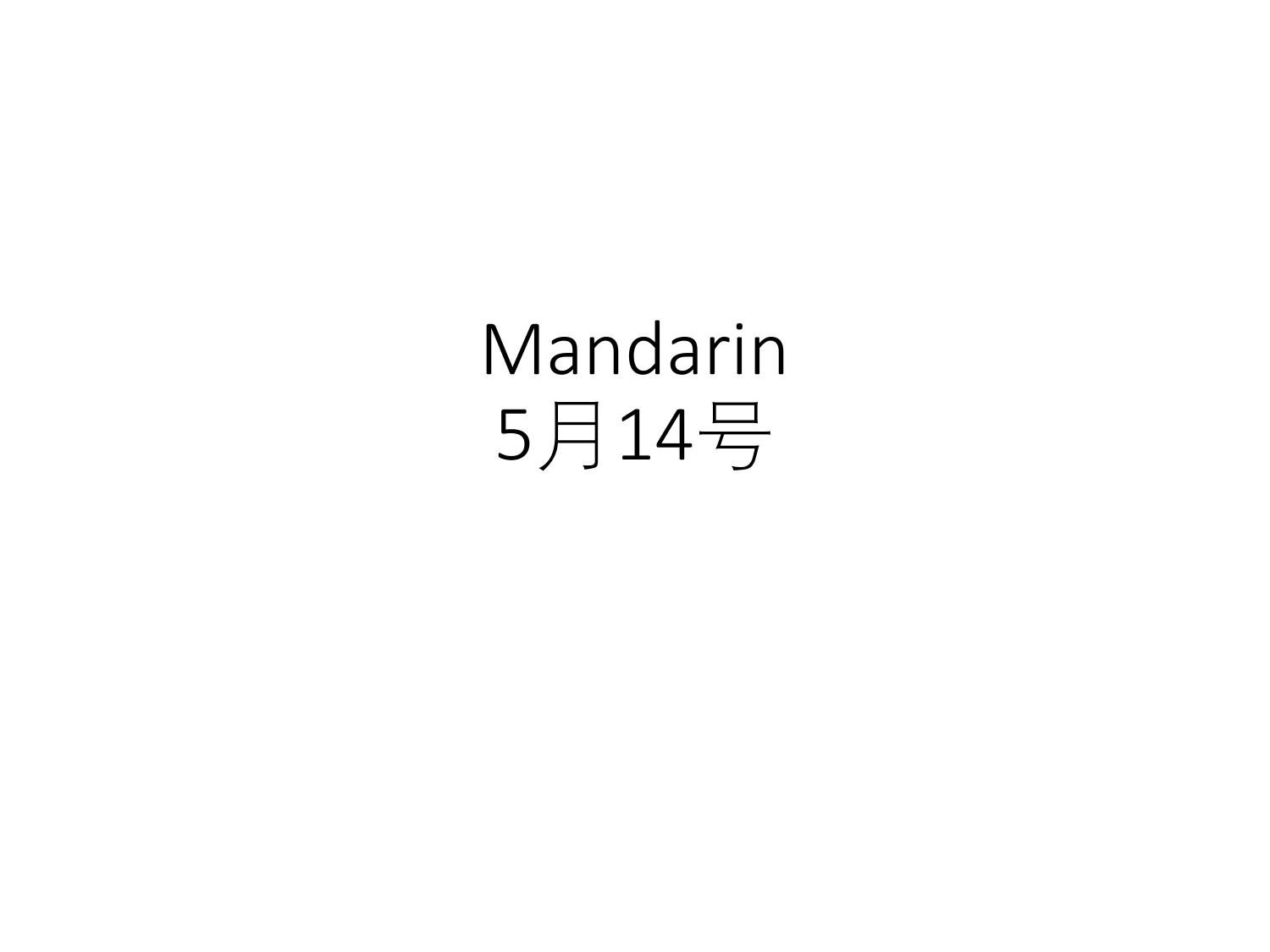

#### **Vocabulary review**

Fill in the blanks.

| 报纸             | bàozhǐ       | n.                 | newspaper                                    |                        | rìjì              | n.          | diary                                                    |
|----------------|--------------|--------------------|----------------------------------------------|------------------------|-------------------|-------------|----------------------------------------------------------|
|                | běn          | measure<br>word    | (used for books)                             | 上床                     | shàngchuáng v.    |             |                                                          |
| 不好意思 bùhǎoyìsi |              |                    |                                              | 上课                     | shàngkè           | v.          | have class                                               |
| 才              | cái          | adv.               | not until                                    | 睡觉                     | shuìjiào          | v.          |                                                          |
|                | chídào       | v.                 | be late                                      |                        | shuōhuà           | v.          | speak                                                    |
| 床              | chuáng       | n./measure<br>word | bed                                          |                        | tiāngì<br>tóngxué | n.<br>n.    | weather<br>classmate                                     |
| 得              | de           | auxiliary<br>word  | (to indicate result,<br>degree or condition) |                        | 图书馆 túshūguǎn     | n.          |                                                          |
| 读              | dú           | v.                 |                                              | 完                      | wán               | v.          | complete                                                 |
| 放学             | fàngxué      | v.                 | school is over                               | $\sim 100$ $M_{\odot}$ | wèishénme         | adv.        | why                                                      |
| 复习             | fùxí         | V.                 | revise, review                               | 下次                     | xiàcì             | n.          | next time                                                |
| 故事             | gùshi        | n.                 | story                                        | 一边                     | yībiān            | adv.        |                                                          |
|                | hái          | adv.               | still, yet; also                             |                        | yĭjīng            |             | adv. already                                             |
| 交              | jião         | v.                 |                                              | 因为                     | yīnwèi            |             | $\overline{conj.$                                        |
|                | jiàoshì      | n.                 | classroom                                    | 用                      | yòng              | $n./v.$ use |                                                          |
| 借              | jiè          | v.                 |                                              | 有趣                     | yǒuqù             | adj.        | <b>Contract Contract</b>                                 |
| 就              | jiù          | adv./conj.         | exactly; as soon as                          | 早                      | zăo               | adj.        | early                                                    |
|                | kāixīn       | adj.               | happy                                        |                        | zhème             |             | pron. so, such                                           |
| 考试             | kăoshì       | n.                 | exam, test                                   |                        | zhůnbèi           | v.          | prepare (for)                                            |
|                | kěnéng       | adj.               | possible                                     | 作业                     | zuòyè             | n.          |                                                          |
| 累              | lèi          | adj.               |                                              | 吵架                     | chǎojià           | v.          | argue                                                    |
|                | máng         | adj.               | busy                                         | 哭                      | kū                | v.          | cry                                                      |
|                | méiguānxi    |                    | it doesn't matter                            | 快乐                     | kuàilè            | adj.        | happy                                                    |
| 难              | nán          | adj.               |                                              | 伤心                     | shāngxīn          | adj.        | sad                                                      |
| 能              | néng         | modal v.           | can                                          | 生气                     | shēngqì           | adj.        | angry                                                    |
| 前              | qichuáng     | v.                 | get up                                       | 笑                      | xiào              | V.          | laugh, smile                                             |
|                | qián<br>ràng | n.<br>v.           | let, allow                                   |                        |                   |             |                                                          |
|                |              |                    |                                              |                        |                   |             | * The words in colour are not target words for the unit. |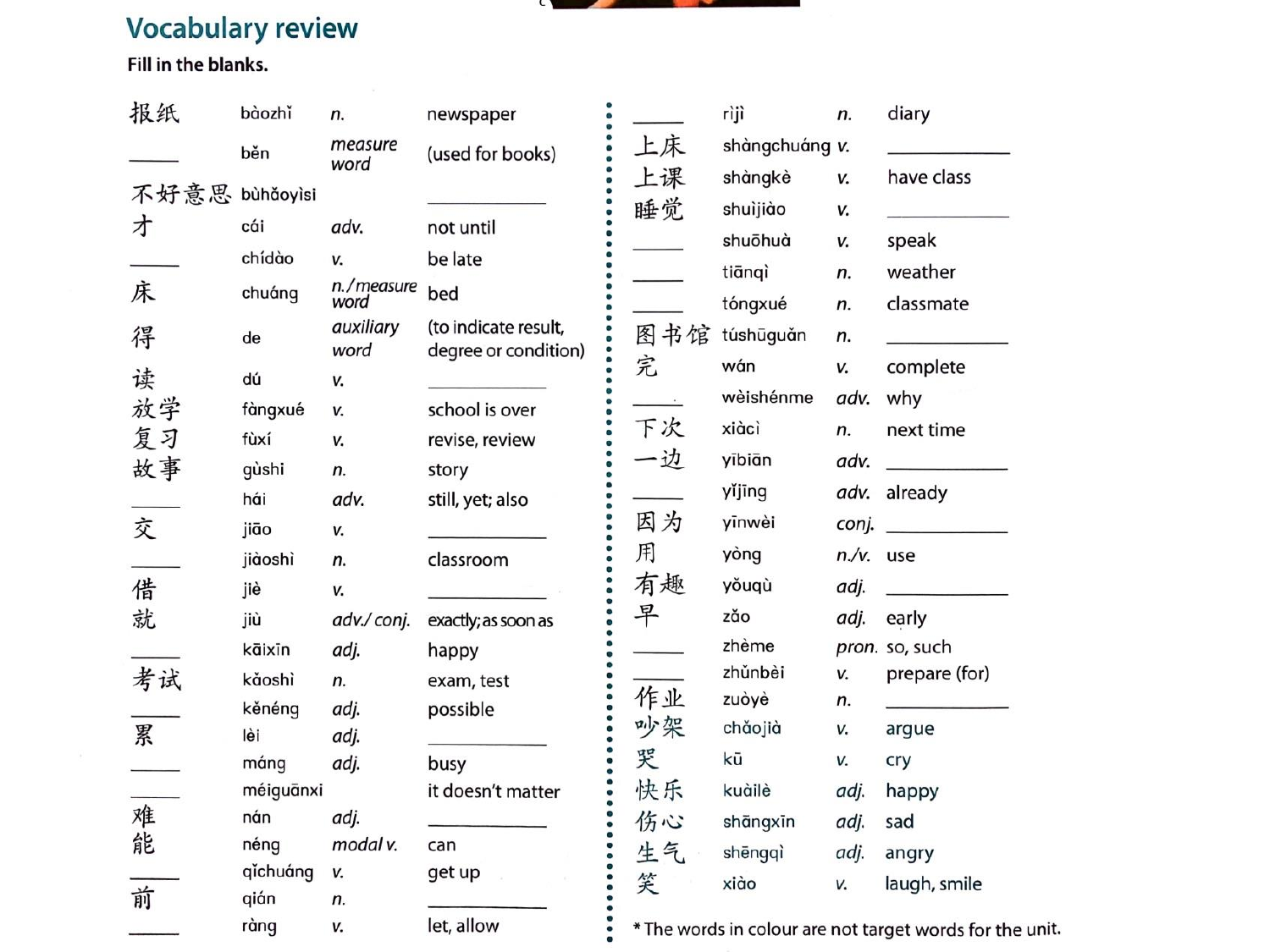- **[https://www.classtools.net/random-name-picker/32\\_jgCDQ6](https://www.classtools.net/random-name-picker/32_jgCDQ6)**
	- 94. Foot (zu2) (both forms)
	- 95. Walk, go (zou3)
	- 96. To rise, start (qi3)
	- 97. with/and (gen)
	- 98. Every
	- 99. Road (lu4)
	- 100.Company (si1)
	- 101.Word (ci2)
	- 102.Same (tong2)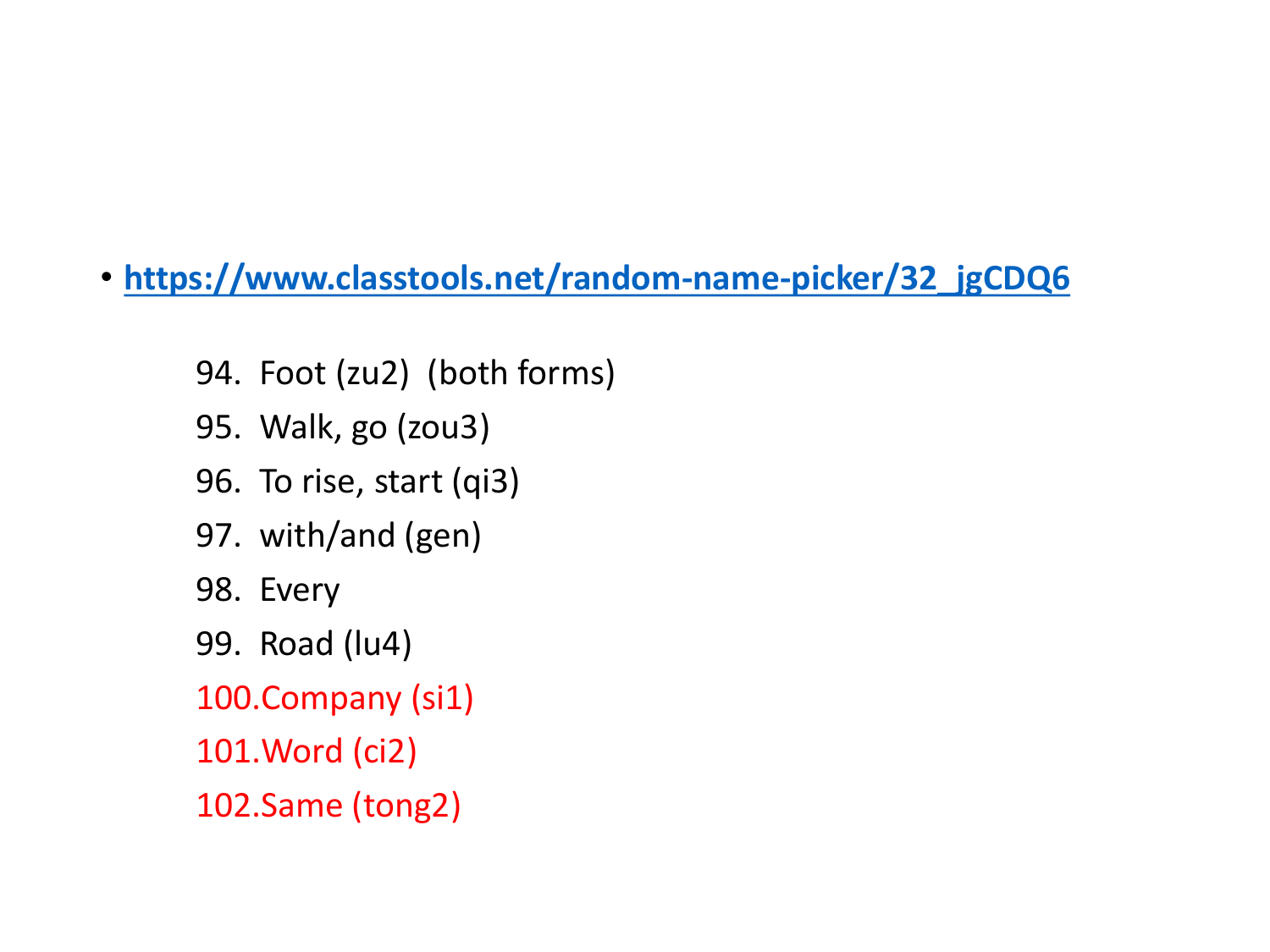### 2 Join the two sentences together, using 就……

- 1 他回家。他做作业。
- 2 永民到电影院。电影开始了。
- 3 她开始工作。她买了一个新手机。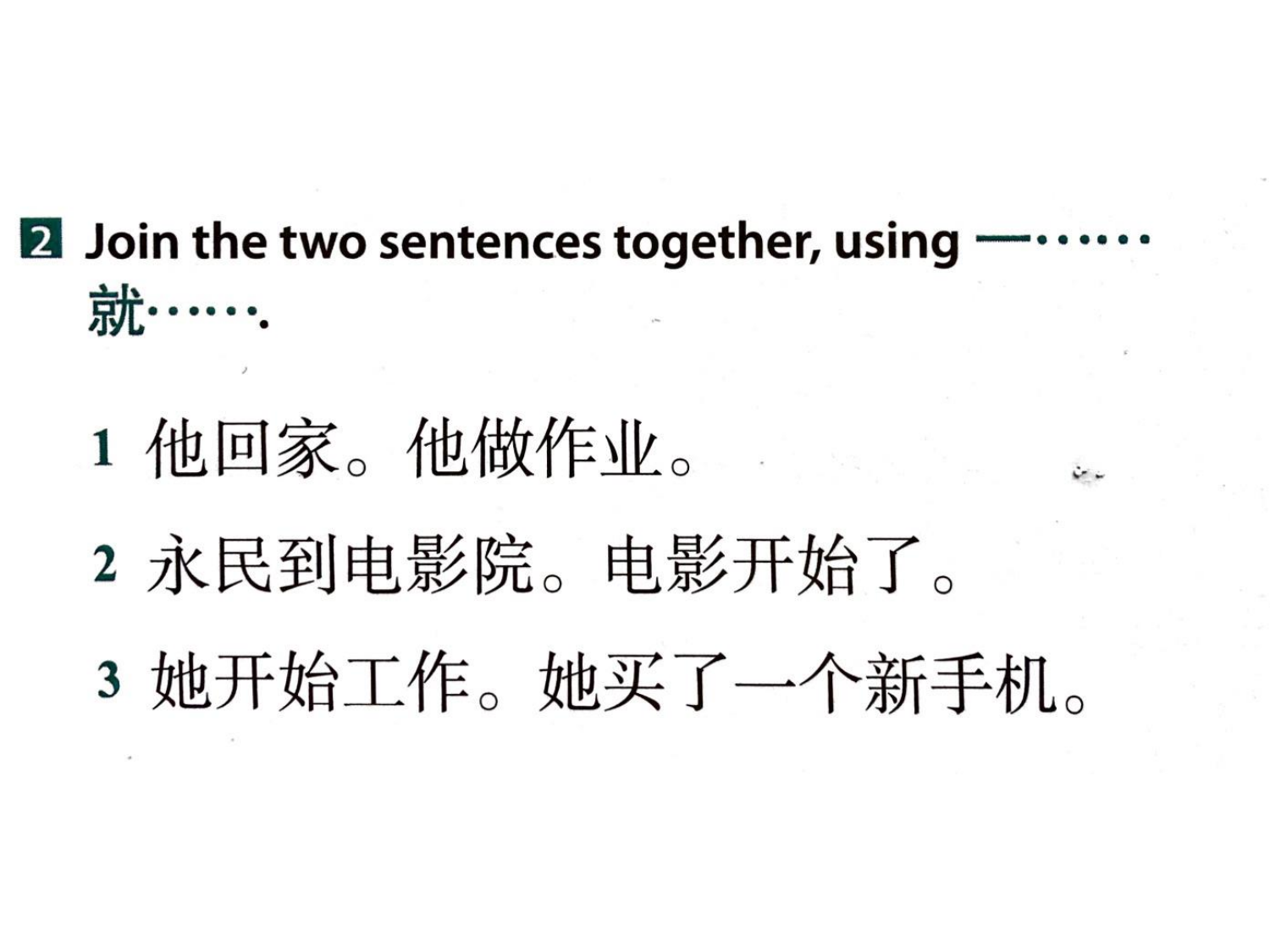### Keep on top of the vocab in the quizlet

• <https://quizlet.com/505455064/flashcards>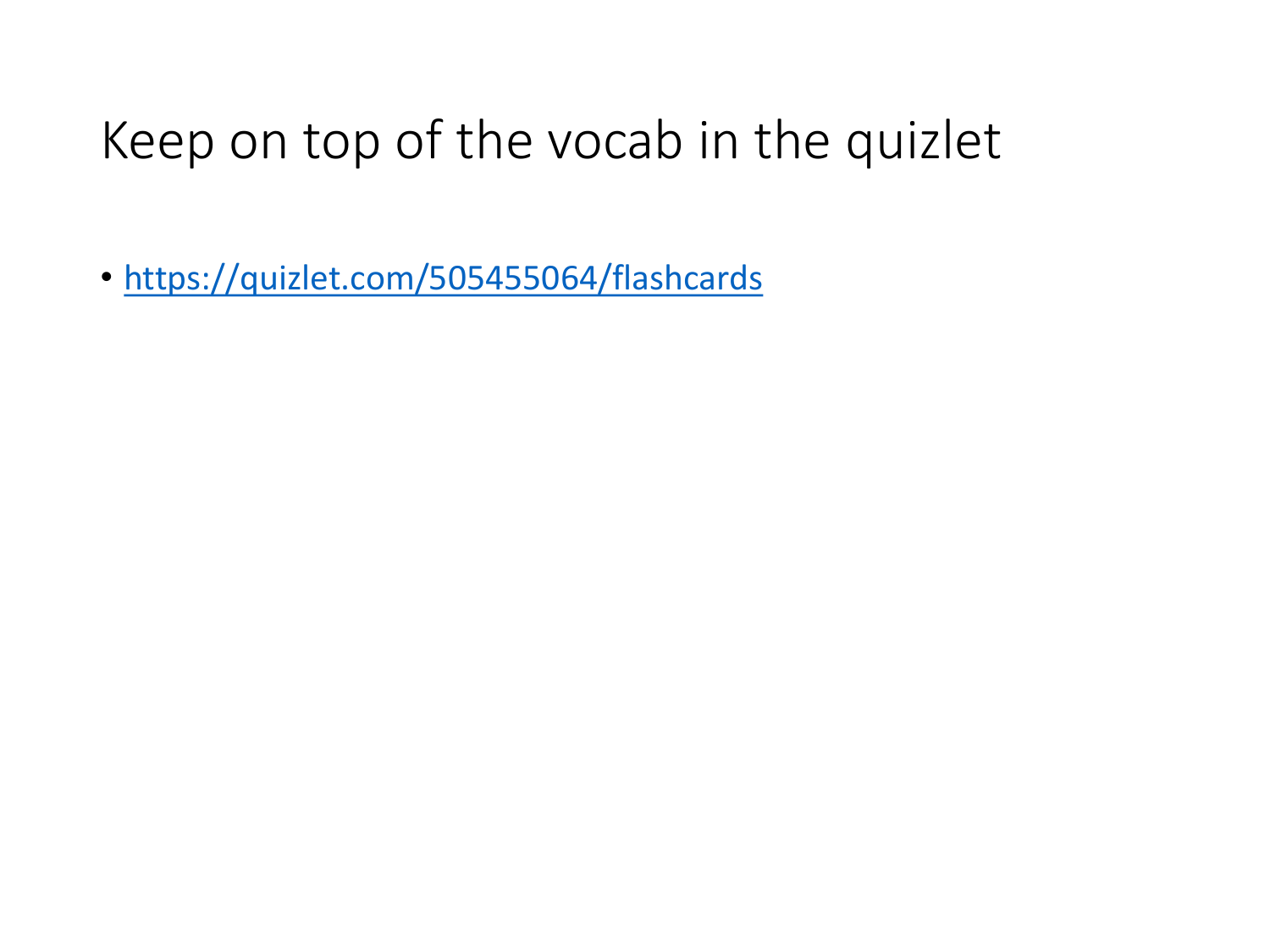Vocab to talk about being late. Pinyin on the next page.

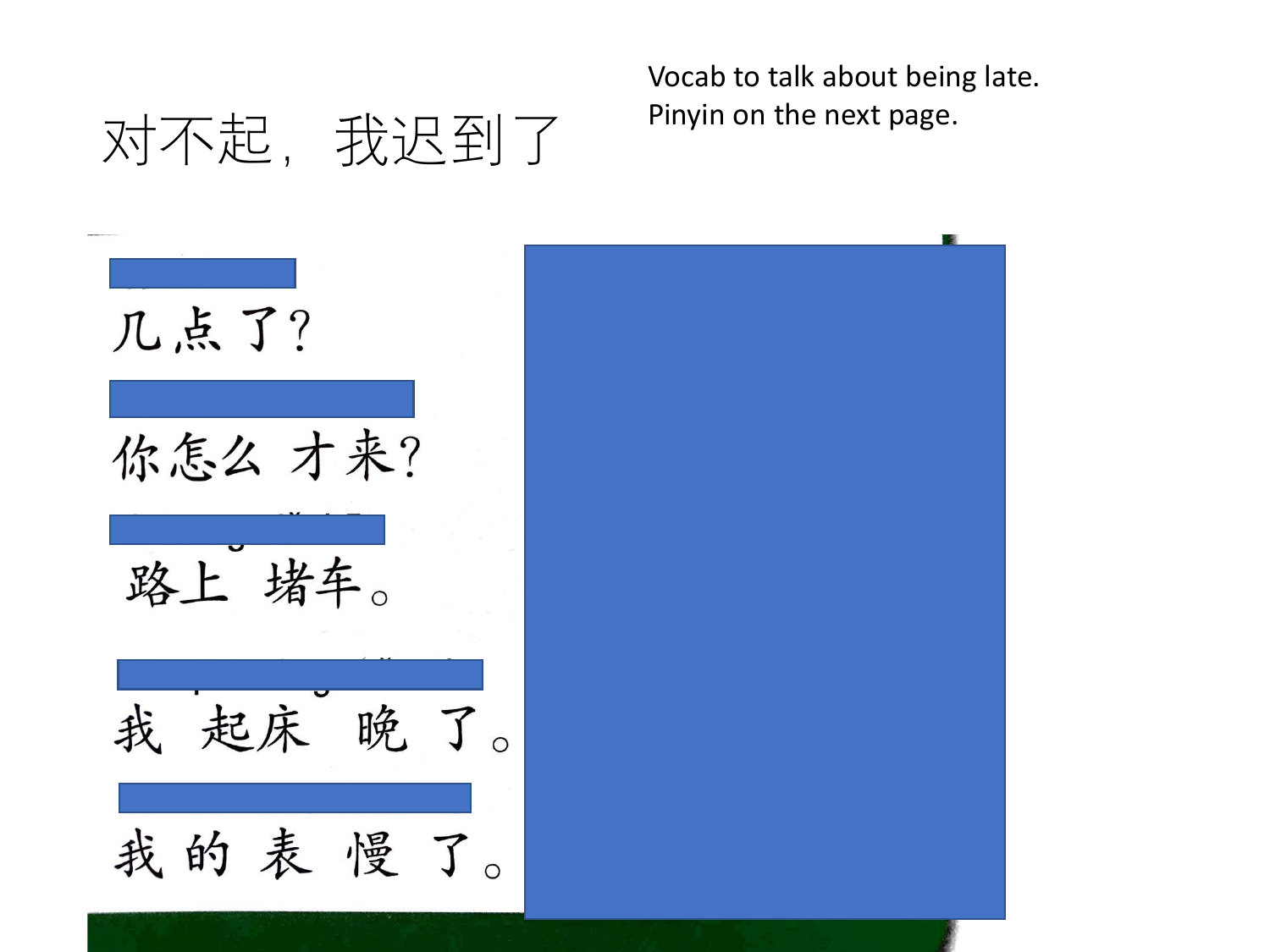## 对不起, 我迟到了

Ji diǎn le 几点了? Ní zěnme cái lái 你怎么 才来? Lùshang dùchē 路上 堵车。 Wǒ qichuáng wǎn le 我起床晚了。Igot up late. Wǒ de biǎo màn le 我的表慢了。 My watch is slow.

What time is it?! (Don't you know the time?!)

Why are you so late?

There was a traffic jam on the way.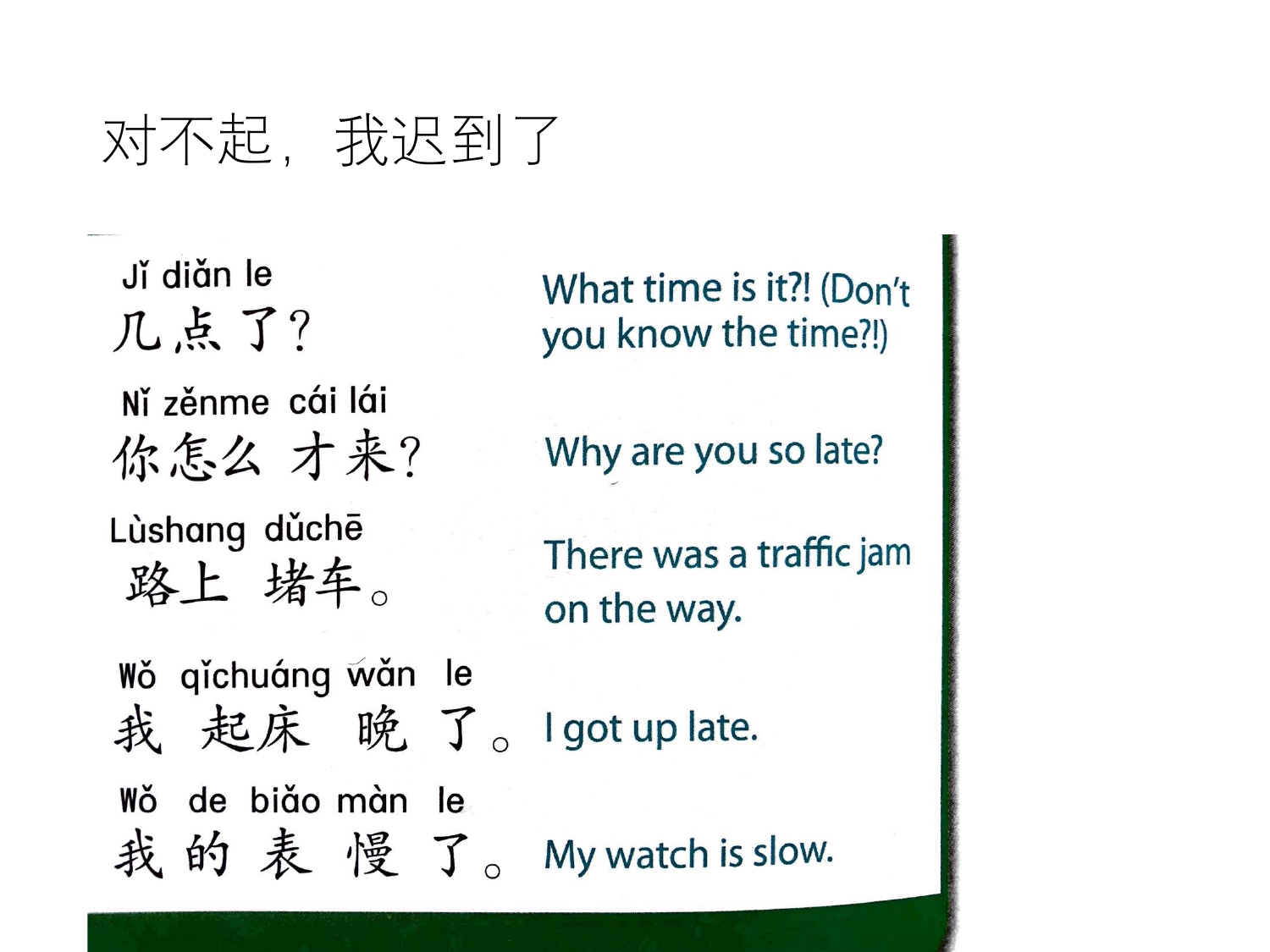#### Listening task

- I have emailed you the link to the listening text.
- It's a real newspaper article but written in such a simplified style that you shouldn't expect it to make a huge amount of sense.
- Listen to it as many times as you can without the text. Then go through the text (on the next page) and listen and read.
- Some language to note: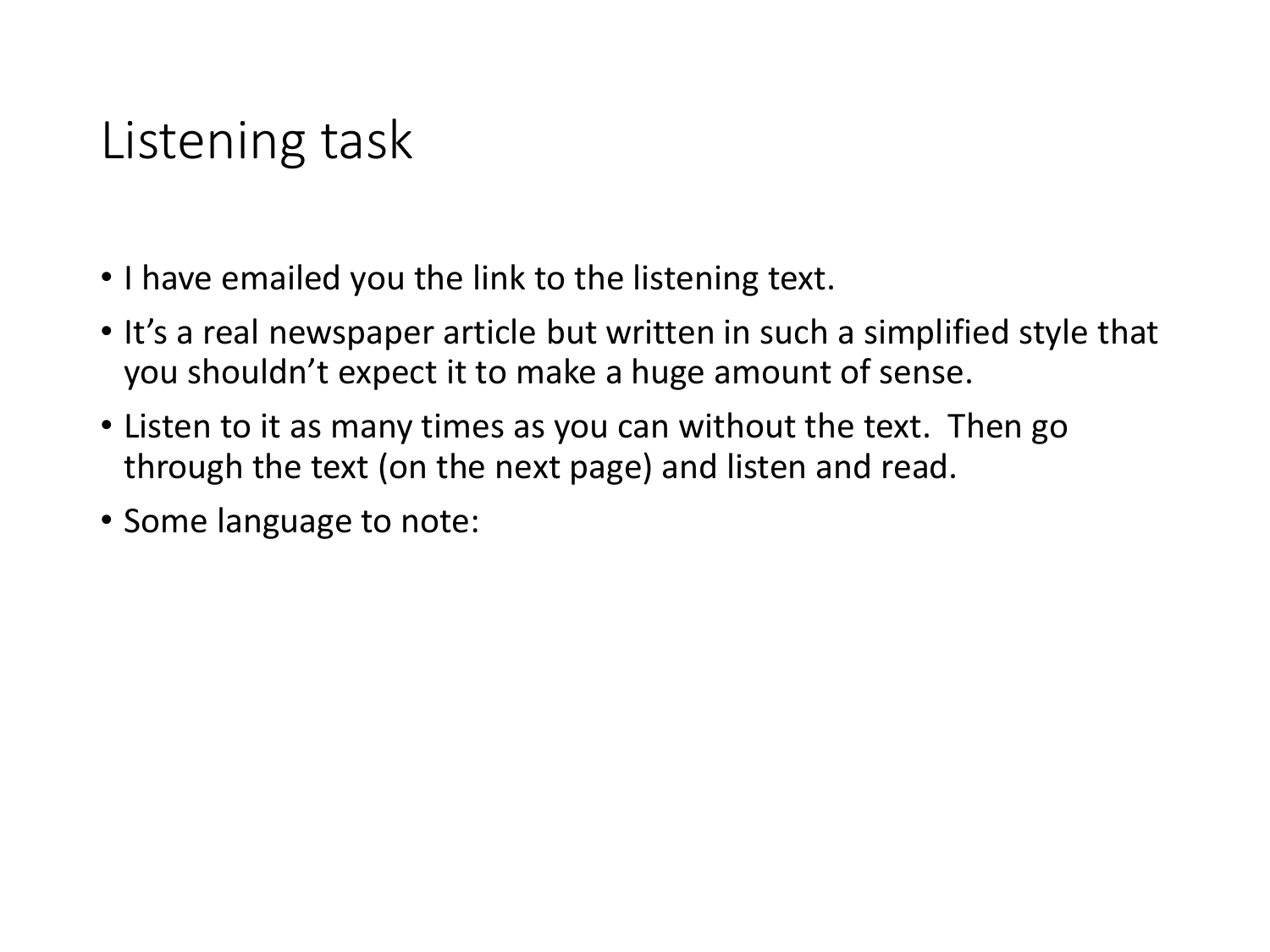戴玲(DaiLing)和丈夫在中国武汉开了一个小商 店。这个小商店,他们开了七年了。

中国新年的时候,因为疫情,他们的商店关门了。 很多人买不到东西,希望他们的商店能开门。因 为想帮助大家,他们的商店开了门。但是,商店 里的东西很快就卖完了。

2月10日, 他们给大家找到了很多米面、蔬菜、水 果、鸡蛋和肉,帮助很多人买到了吃的东西。